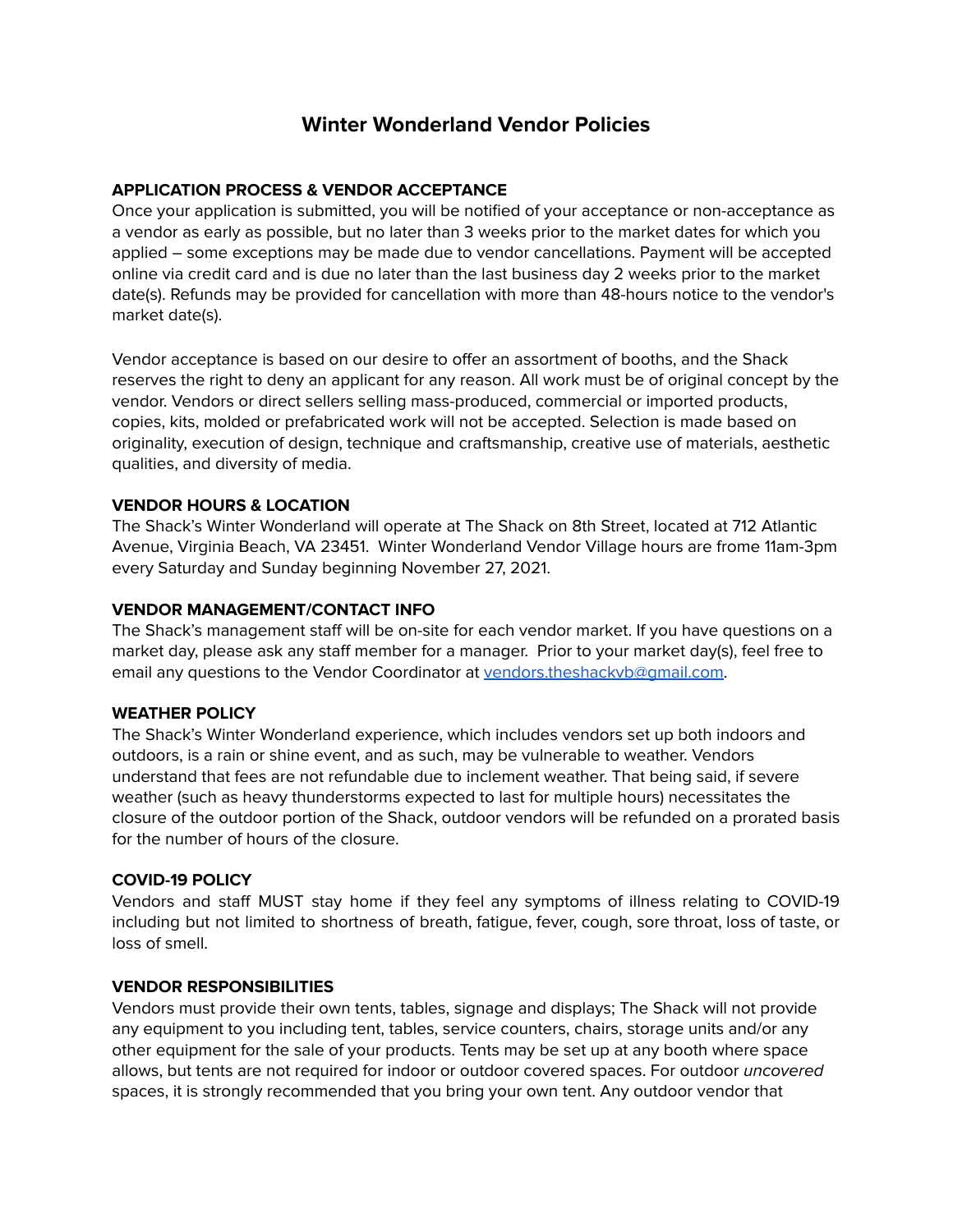chooses to set up a tent must anchor it to the ground by weights at all times. Booth owners are responsible and liable for the security and safety of their structures, as well as anything contained inside.

Nothing may be attached to any walls, ceilings, columns or fencing unless using zip ties or string that can be cut down at the end of the day. 3M Hooks, staples, tape, glue, etc. may **not** be used.

In the event of a sell out, please see the onsite Vendor Coordinator for further instructions.

Each space must be kept clean and cleared out entirely at the end of the market day - each vendor is responsible for taking their own garbage to the provided dumpster or risk being billed for its removal. All equipment, supplies and overstock must be stowed and hidden within the space provided - no unsightly materials or equipment should be visible to customers.

Electricity can be provided upon request, but the vendor must provide extension cords and booth assignment may be influenced by the need for electricity.

Vendors are responsible for collecting their own payment, and please note that WiFi is NOT provided. Any vendor wishing to take credit card payments using the internet is encouraged to bring their own WiFi hotspot.

#### **LOAD-IN/LOAD-OUT & PARKING**

Load-in begins at 9am on the day of your space reservation. All vehicles must be removed from any loading areas prior to 10am, and vendors must be completely set up by 10:45am. If you feel that you need more than an hour and a half to set up, please email the Vendor Coordinator. Load-in directions will be provided in advance of your market date(s). It is recommended that vendors bring hand-operated carts or dollies to assist with load-in and load-out of merchandise and equipment, as you will not be able to park right next to your space to unload.

Loading space is very limited, so we kindly ask that you move your vehicle IMMEDIATELY when finished unloading. Vendor parking is not provided, but we recommend the 9th St. Municipal Parking Garage that is directly adjacent to the Shack. Parking spaces on 8th Street are reserved for market customers; vendor parking is **not** permitted on 8th Street or in the parking lot behind The Shack.

#### **SPACE ALLOCATION**

Booth sizes are approximate due to the varied layout of the Shack. The space assigned at vendor check-in is the only space that will be allotted to you, and all displays must be contained within your space. Vendors are assigned spaces on a first-come, first-serve basis at the discretion of the Vendor Coordinator. Special requests (such as booth placement) are not guaranteed, but are considered in accordance with the date the application was received. The Shack reserves the right to change booth placement without notice in accordance with changes that are made to the layout of the Shack grounds. Booth spaces may be located on pavers, concrete or artificial turf, so please be aware that some areas of ground may be slightly uneven.

#### **MISCELLANEOUS**